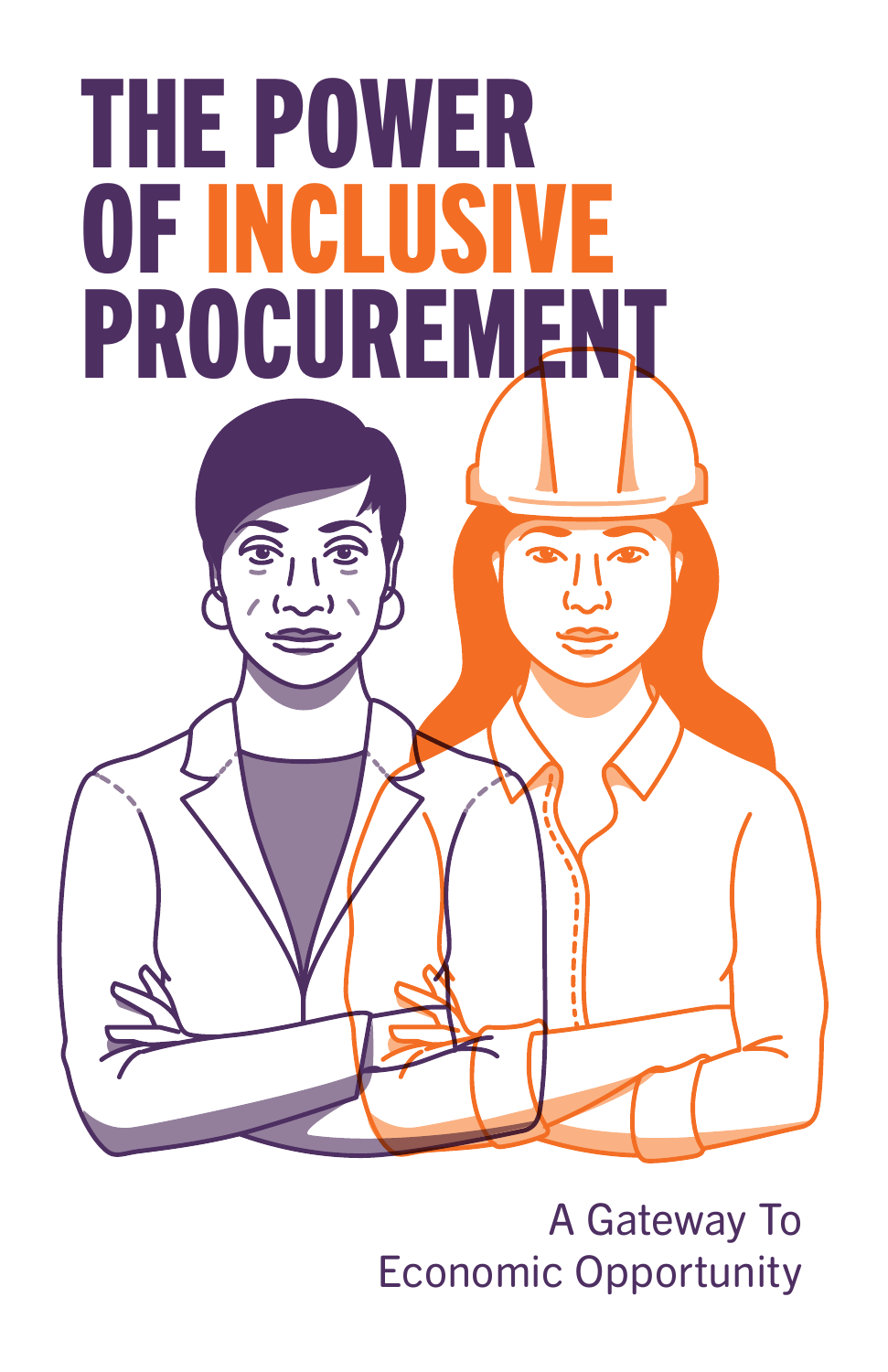## PUBLIC<br>PUBLIC PUBLIC HOW

#### WHAT IS PUBLIC PROCUREMENT?

PUBLIC PROCUREMENT is the process that government agencies use to buy goods and services for public use. Procurement purchases range from routine items, like office supplies and cleaning services, to major contracts for equipment, material, engineering, and construction projects. Agencies can also procure for other professional services, such as legal and accounting.

### \$2,000,000,000,000

Public procurement is a major force in the American economy. Each year, governments in the U.S. spend about \$2 TRILLION to purchase goods and services for public use. The vast majority of public procurement dollars — about two-thirds — are spent by local and state governments.

#### ... DOES PUBLIC PROCUREMENT WORK NOW AND HOW DOES IT EXACERBATE HISTORIC INEQUITIES?

**PUBLIC PROCUREMENT** is subject to specific laws and policies that cover how agencies make different types of purchases. At the same time, many procurement rules and practices are discretionary and within the control of public agencies.

Public procurement is often misunderstood or overlooked by the general public, who may not know where to find information about procurement processes. Procurement awards are also often concentrated among a relatively small number of businesses that repeatedly win contracts.

This combination of factors frequently results in procurement systems that work to the advantage of the status quo, and to the **DISADVANTAGE** of new businesses and historically underrepresented groups, most notably **COMMUNITIES OF COLOR AND WOMEN.**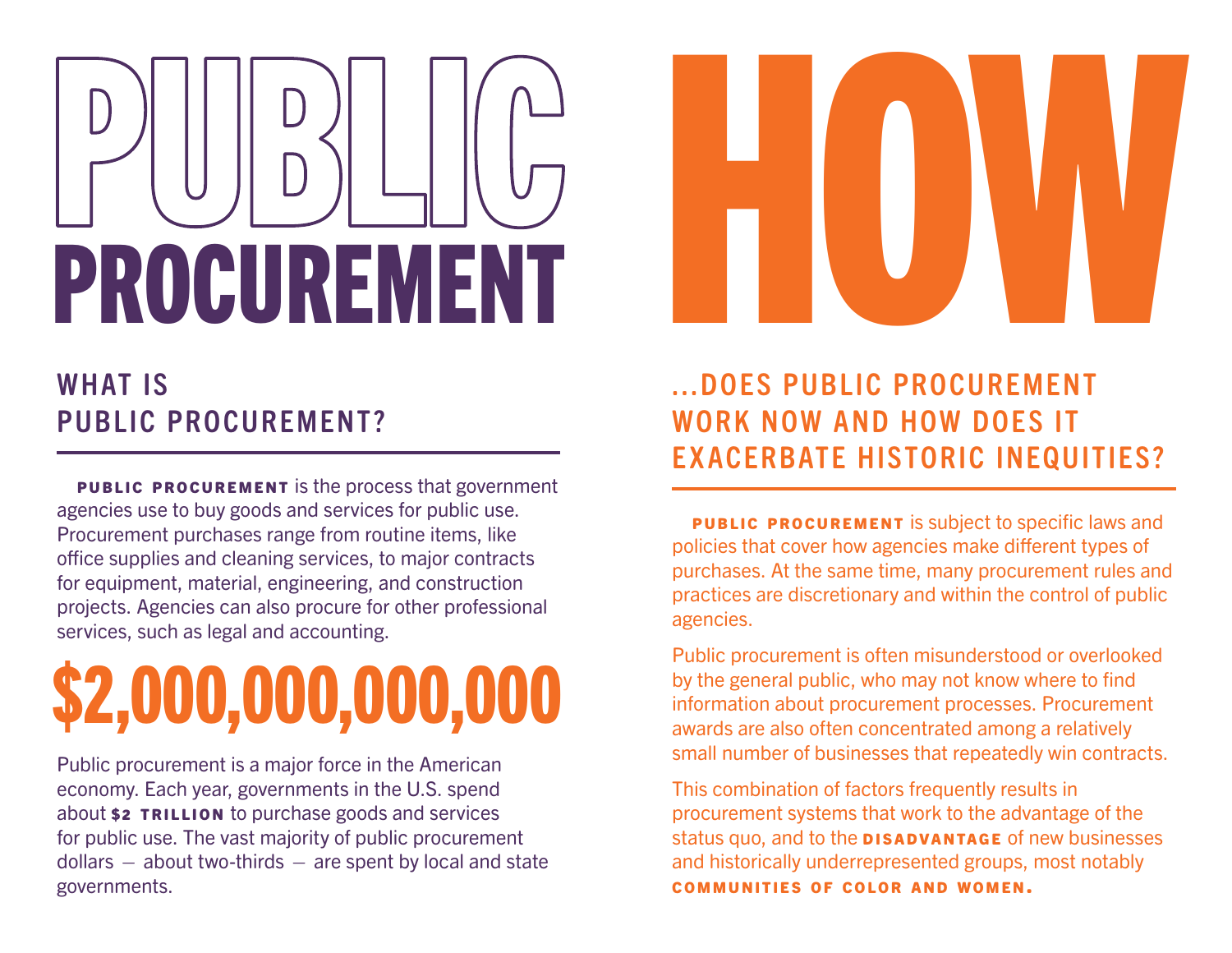#### WHAT IS INCLUSIVE PROCUREMENT?

**INCLUSIVE PROCUREMENT** is an approach to government purchasing that's designed to maximize EQUITABLE ECONOMIC, SOCIAL, and ENVIRONMENTAL **BENEFITS** for the communities that public agencies serve.

Inclusive procurement is based on the deeply held belief that an equitable and vibrant economy that advances ALL communities can improve overall quality of life.

#### HOW CAN INCLUSIVE PROCUREMENT OPTIMIZE OPPORTUNITIES FOR BUSINESSES AND INDIVIDUALS DEALING WITH HISTORIC INEQUITIES?

Inclusive procurement programs prioritize:

**INCLUSIVE PROCUREMENT** can establish new paths to opportunity and growth by:

- pre-bid conferences and other forms of meaningful public outreach
- **transparency** and public accessibility
- **K** metrics and accountability measures, such as job creation statistics and tracking participation by small, women-owned, and minority-owned businesses in local procurements

# PORTU

INCLUSIVE

**INCLUSIVE PROCUREMENT** works strategically by directly linking public spending to the achievement of major local, regional, and state goals for economic vitality, social

WE ARE

- expanding the use of procurement strategies that prioritize overall value rather than lowest total cost
- taking proactive measures to expand community outreach through periodic meetings on agency business and upcoming procurement plans
- **K** increasing meaningful business opportunities for historically underrepresented groups through mentorprotégé programs and prime contracting programs
- $\frac{1}{\sqrt{2}}$  incentivizing the creation and retention of good jobs through innovative policies like the U.S. Employment Plan
- encouraging spending in local areas. City leaders from diverse communities across the country – large metro areas, medium-sized cities, and smaller municipalities – are already making great strides on inclusive procurement, with quantifiable results.

correcting policies that unnecessarily restrict competition

#### HOW CAN INCLUSIVE PROCUREMENT HELP THE ECONOMY AND ENVIRONMENT IN YOUR COMMUNITY?

progress, diversity and inclusion, and environmental quality.